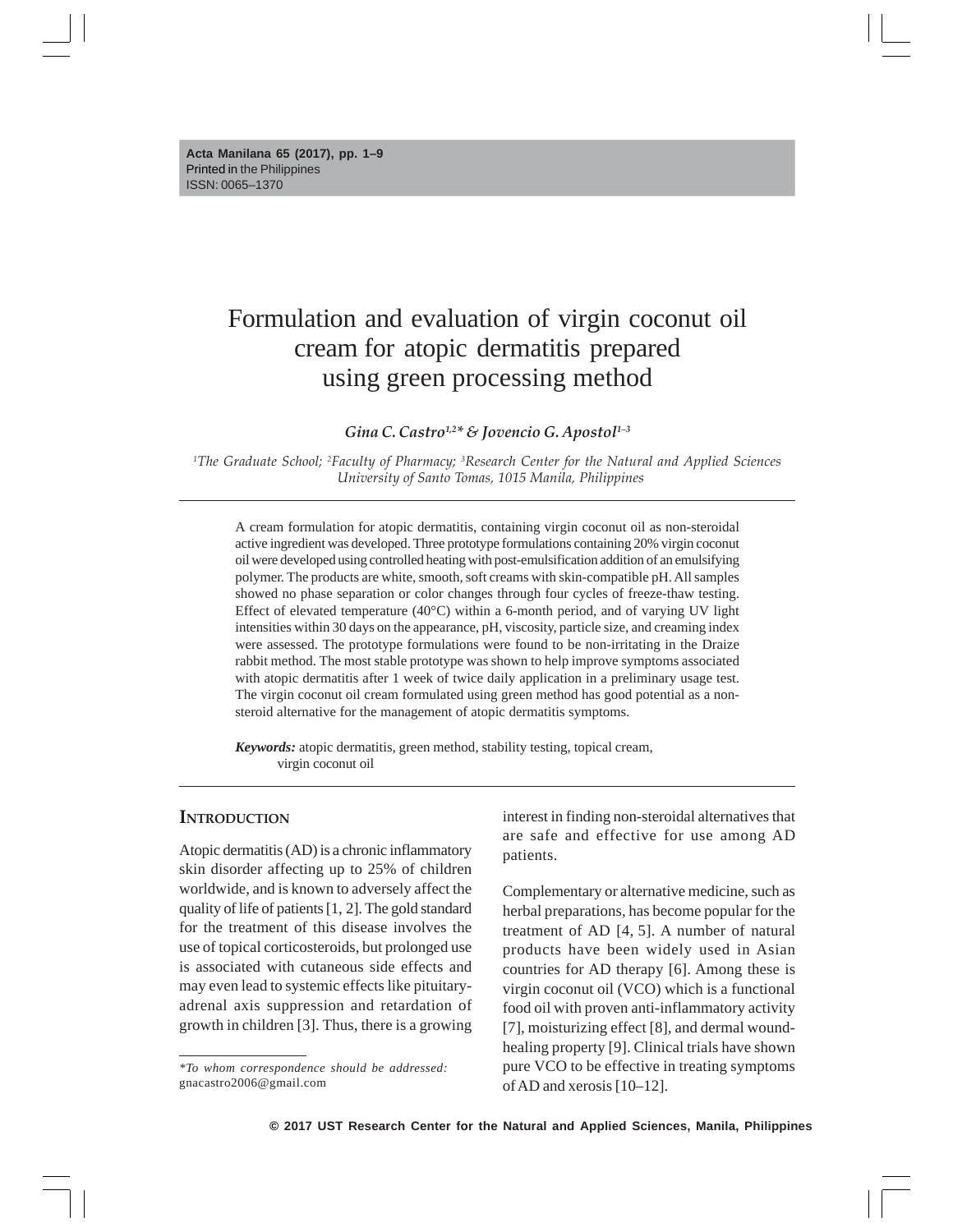Emulsions-based products, such as creams, provide the most convenient and versatile dosage format for oil actives. The cream format is highly suitable for topical dermatological applications due to ease of administration, which helps improve patient compliance. Products containing VCO have been prepared using conventional emulsification methods that require exposure to elevated temperatures with high shear [13], or high concentration of surfactants [8]. These processes are known to hasten hydrolysis of VCO with potential loss of activity [14], and can disrupt skin barrier functions [15]. The recent introduction of emulsifying polymers, like Simulgel<sup>TM</sup> NS, in cosmetics has allowed the creation of creams without heating, high-energy emulsification, or use of high-dose surfactants[16].

This paper presents a topical cream containing VCO as natural active at concentrations as high as 20% for skin conditions like AD, using minimal heat emulsification to help preserve vital components responsible for its therapeutic effects. To our knowledge, emulsifying polymers such as Simulgel<sup>™</sup> NS have not yet been applied in topical formulations containing VCO. The use of this polymer enables the green technique of low-heat emulsification.

# **MATERIALS AND METHODS**

*Materials.* VCO was purchased from Pasciolco Agri Ventures (Philippines). Simulgel™ NS (Hydroxyethyl acrylate/sodium acryloyldimethyltaurate copolymer and squalane and polysorbate 60) (Seppic) was received as gift sample from Euro Chemicals, Inc. (Philippines) Samples of Olivatis 15 (Olive oil glycereth-8 esters) (Medolla Ltd.), Medsmul SE PF (Glyceryl stearate and ceteareth-20 and ceteareth-12 and cetearyl alcohol and cetyl palmitate) (Medolla Ltd.), Ceteth-6 (Ceteareth-6 and cetearyl alcohol) and TC-Carbomer 340 (Guangzhou Tinci Materials Technology Co., Ltd.) were obtained from Amchem Marketing. Other suitable grade chemicals were purchased from Alyson's Chemical Enterprises, Inc. (Philippines).

*Ingredient compatibility screening.* Binary mixtures (1:1 mass ratio) of VCO with different emulsion excipients, namely carbomer 340, ceteth-6, cetyl alcohol, citric acid, Medsmul SEPF, Olivatis 15, Simulgel™ NS, sodium benzoate, and triethanolamine were prepared and stored in sealed glass containers 50±2°C for 3 weeks. Samples stored at 30±2°C served as control. The physical appearance of the mixtures at the start of and after the prescribed storage period were noted. Any significant change in the physical appearance of the mixtures after the storage period indicated incompatibility between VCO and the other ingredient.

*Cream preparation.* Ingredients found to be compatible with VCO in the screening were used in the development of cream formulations. Four methods were tested for the preparation of a cream based on VCO (20%) and Simulgel™ NS (3%).

**Method 1—Cold processing:** Simulgel™ NS was initially dispersed in water with sodium benzoate and citric acid to form a gel. The oil phase containing VCO and Olivatis-15 was then incorporated into the gel and the mixture gently stirred until homogenous.

**Method 2—Hot processing in oil phase:** Simulgel™ NS was heated in an oil phase containing VCO and cetyl alcohol to 50°C. Water, sodium benzoate and citric acid were heated to 550 C in a separate container. The water phase was added to the oil phase with stirring, and the cream was allowed to cool.

**Method 3—Hot processing in water phase:** Simulgel™ NS was mixed with water, sodium benzoate and citric acid to form a gel and then heated to 55°C. In a separate container, VCO and cetyl alcohol were heated to 50°C. The oil phase was added to the water phase with stirring, and the cream was allowed to cool.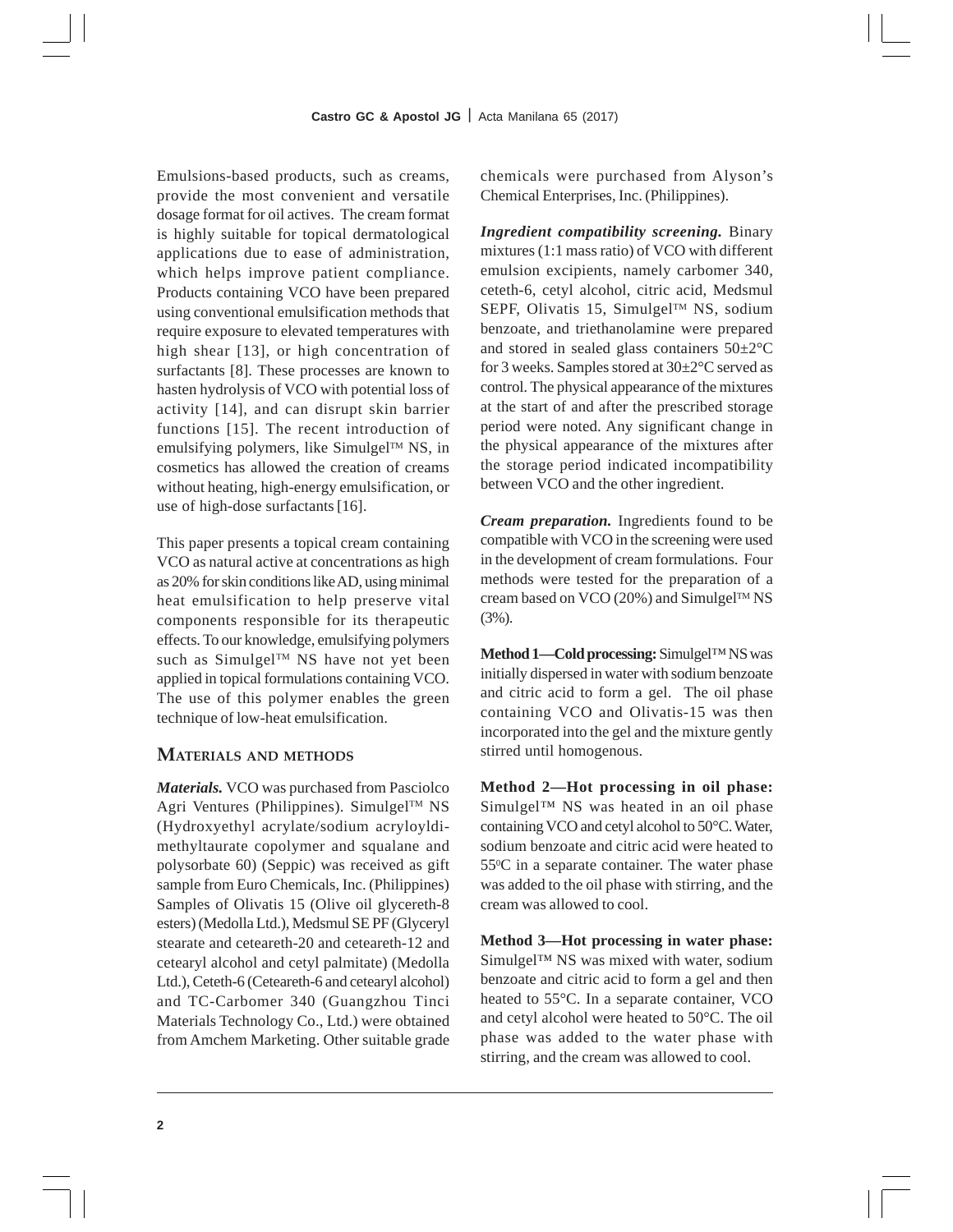**Method 4—Hot processing with postemulsification addition of SimulgelTM NS:** Water phase was prepared by heating water with sodium benzoate and citric acid to 55°C. VCO and cetyl alcohol were heated to 50°C in a separate container. The oil phase was added to the water phase with stirring. Simulgel™ NS was incorporated during emulsification with continuous mixing until homogenous, and the cream allowed to cool with very occasional mixing.

*Cream formulation.* Based on the smooth texture of the final product and the ease of scaleup applications, Method 4 was adapted for subsequent formulation activities. Different concentrations of secondary emulsifiers, such as Olivatis-15, Medmul SEPF and Ceteth-6, were incorporated (Table 1).

The cream formulations were initially evaluated based on the following parameters: (a) physical appearance: color, odor, texture, and consistency; (b) pH: skin-compatible range of 5–6.5, and (c) centrifuge test: no phase separation at 3000 rpm for 30 min [8].

*Accelerated stability testing.* Prototype formulations that were found to be satisfactory in terms of physical appearance, pH, centrifuge test were further assessed through freeze-thaw test, elevated temperature test, photostability test, and skin irritation testing to determine the

**Table 1. Formula composition of virgin coconut oil creams** 

| <b>Raw Materials</b>            | % Weight by weight |                |       |       |       |  |  |
|---------------------------------|--------------------|----------------|-------|-------|-------|--|--|
|                                 | F1                 | F <sub>2</sub> | F3    | F4    | F5    |  |  |
| A. Virgin coconut oil           | 20.00              | 20.00          | 20.00 | 20.00 | 20.00 |  |  |
| Cetyl alcohol                   | 3.00               | 3.00           | 3.00  | 3.00  | 3.00  |  |  |
| Olivatis-15                     | 1.50               | 1.00           |       |       |       |  |  |
| Medsmul SE PF                   |                    |                | 2.00  | 1.00  |       |  |  |
| Ceteth-6                        |                    |                |       |       | 1.00  |  |  |
| B. Citric acid                  | 0.05               | 0.05           | 0.05  | 0.05  | 0.05  |  |  |
| Sodium benzoate                 | 0.20               | 0.20           | 0.20  | 0.20  | 0.20  |  |  |
| Water                           | q.s.               | q.s.           | q.s.  | q.s.  | q.s.  |  |  |
| C. Simulgel <sup>TM</sup><br>NS | 3.00               | 3.00           | 3.00  | 3.00  | 3.00  |  |  |

most stable and safe formulation for preliminary clinical evaluation.

**Freeze-Thaw test:** Four cycles of freeze-thaw test were additionally performed following the method of Korac and associates with minor modifications [17]. Sample formulations were filled into suitable glass containers. For each cycle, the following steps were followed: (1) samples were placed in a refrigerator at  $-10^{\circ}$ C for 24 h; (2) samples were left at room temperature for 24 h to thaw; (3) samples were placed in a thermostatic chamber at 40°C for 24 h; and (4) samples were allowed to equilibrate at room temperature for 24 h. The properties of the samples were assessed before the freeze-thaw process and after every cycle until the fourth cycle. Sample formulations kept at 30°C served as control. Color changes and phase separation were interpreted as instability.

**Elevated temperature test:** Samples of the three prototype cream formulations were placed in flint glass bottles with plastic screw caps and stored in a stability oven maintained at 40±2°C for a period of 6 months [18]. Comparable samples stored at 30±2°C served as control. The following physicochemical properties of the prototype formulations were evaluated at time 0, 1, 3, and 6 months:

- Organoleptic properties
- pH value, based on three independent pH measurements
- Viscosity, measured in triplicates using Brookefield DV-II + PRO Viscometer (spindle no. 6 at 50 rpm) after 30 sec from start of spindle rotation.
- Particle sizes, determined using a previously reported method with slight modification [19]. A small portion of each sample was treated with few drops of 1% Amaranth dye solution, placed on a microscope slide, and viewed through an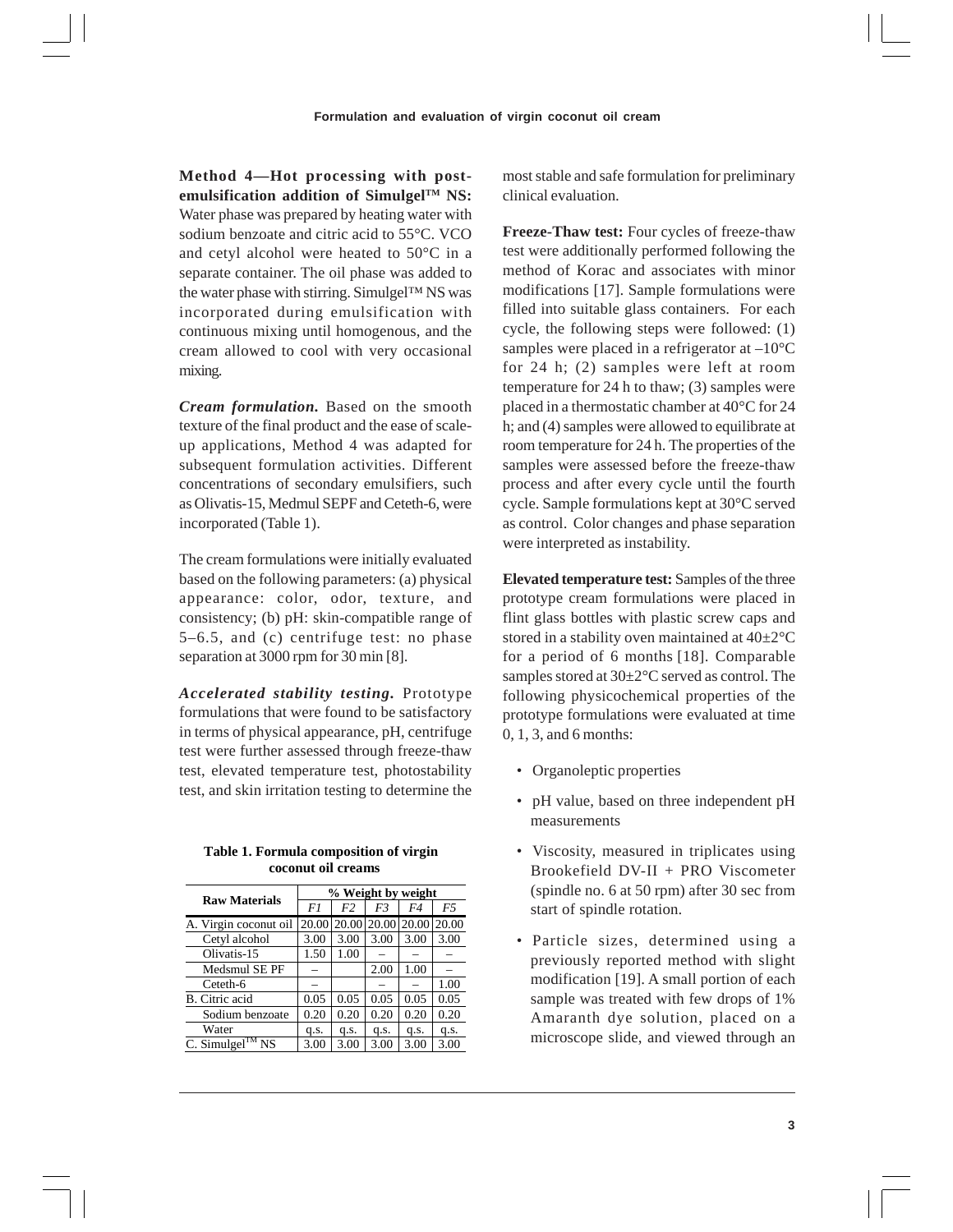Olympus CX21 microscope using a magnification of 1000´ at room temperature. The mean area  $(\mu m^2)$  of the emulsion oil droplets were calculated on the basis of 15 droplets using Image J app. Three independent measurements were performed.

• Creaming Index, determined using the method of Winuprasith and Suphantharika [20]. Prototype formulations were transferred into individual transparent bottles and sealed with plastic caps. The samples were kept at room temperature and the movement of any creaming boundary were noted. The height of the total emulsion in the bottle  $(H_T)$  and the height of the serum layer  $(H_s)$  were measured. Degree of creaming was defined by the Creaming Index  $(C_1)$  as ratio of  $H_s$  and  $H_T$  multiplied by 100.

**Photostability test:** Samples of selected prototype formulations were placed in sealed transparent bottles and kept in an illuminating cabinet provided with 60-watt fluorescent bulb for 30 days[21]. Containers were positioned at the following distances from the light source: 1 foot (60 candle power), 2 feet (15 candle power), and 3 feet (6.7 candle power). Samples of prototype formulations kept in a wooden stock cabinet served as control. Physicochemical properties of the prototype formulations were evaluated at the end of the illumination period.

*Skin irritation test.* Irritation potential of the prototype formulations was determined using the Draize rabbit method [22]. Experimental protocol was approved by the University of Santo Tomas – Institutional Animal Care and Use Committee (IACUC) (Code No. RC2015- 550229) with Bureau of Animal Industry (BAI) Animal Research Permit No. AR-2016-352. The Primary Irritation Index (PII) was estimated by getting the average of the score for erythema and edema for the abraded and unabraded sites in test animals for each group.

*Preliminary usage test.* The most stable and non-irritating prototype formulation was subjected to preliminary usage test among pediatric patients with AD. Clinical protocol, patterned after the study of Padilla-Evangelista and colleagues [10], was approved by the University of Santo Tomas Graduate School – Ethics Review Committee. Four patients, aged two to 18, with AD were recruited and assessed based on the severity scoring for AD (SCORAD) index at baseline and after one week of twice daily applications of the formulated 20% VCO cream. Signed and dated written informed consent were obtained from the parents. Objective SCORAD (represented by total surface with eczema, and intensity items like erythema, edema, oozing, excoriation, lichenification, and dryness), and subjective SCORAD (pruritus and sleep loss) indices at baseline and post-treatment were assessed by study dermatologist. Incidences of adverse events were also documented.

# **RESULTS AND DISCUSSION**

*Ingredient compatibility screening.* VCO at a concentration of 20% w/w, served as natural anti-inflammatory and moisturizing active ingredient in the products. The ideal VCO formulation should be prepared without heating beyond 60°C (the upper temperature limit to which VCO is exposed during extraction) to minimize hydrolysis [23], and should not contain irritating substances to make it suitable for use in various diseased skin conditions like AD, where the pure oil has been proven to be effective.

An emulsifying polymer, such as  $Simulgel^{TM} NS$ , was used as gelling and thickening agents to create creams without heating or high-energy emulsification [16]. These are pre-neutralized polymers based on hydro-swelling droplets that consist of oil, acrylate-acrylamide polymer, water, and surfactant.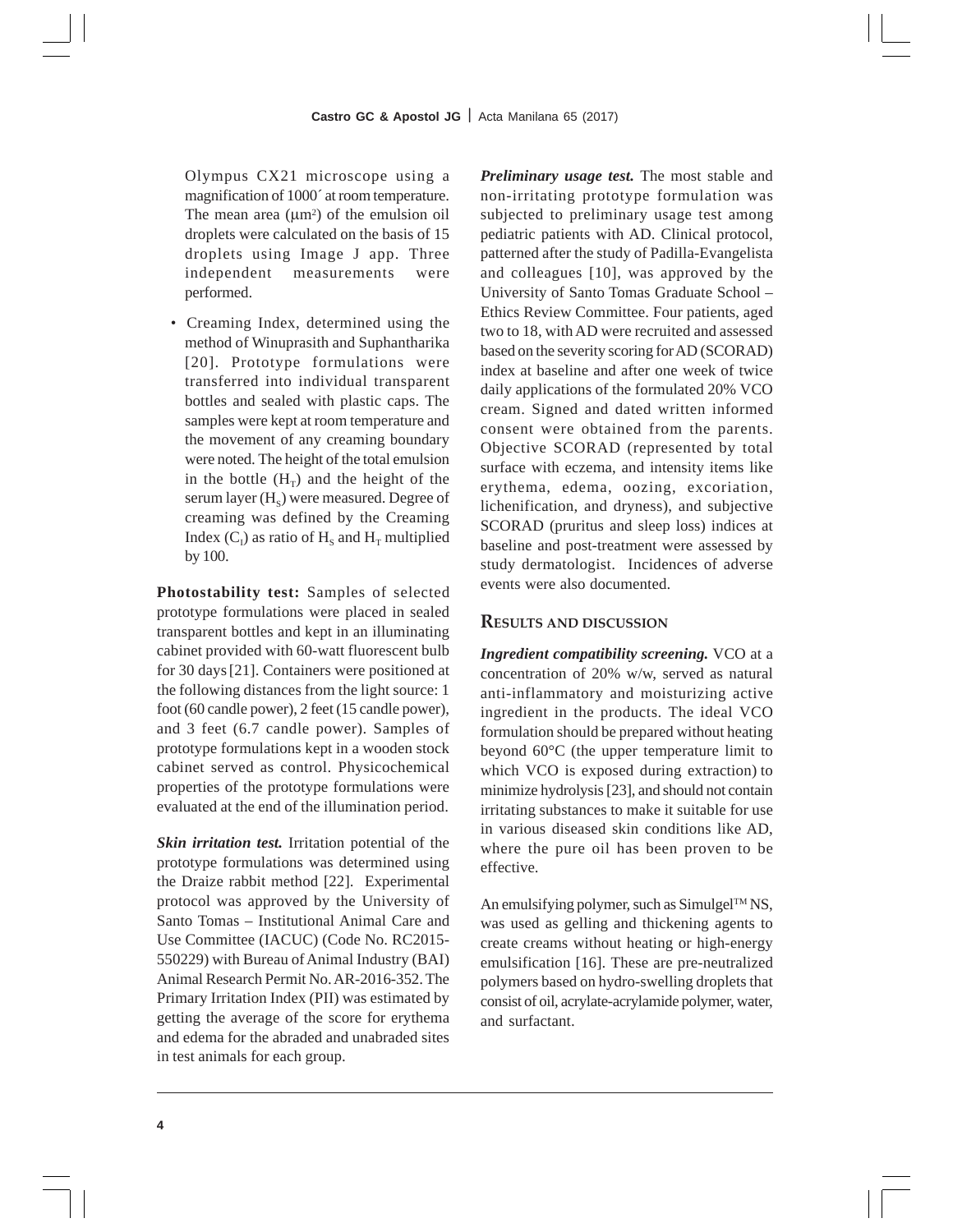Excipients were incorporated to allow the formulation of VCO using minimal-heat emulsification. The excipients are either liquid at room temperature or solid melting at 50°C. Carbomer 340 is a thickening agent that requires pH adjustment with neutralizing agents like triethanolamine. Cetyl alcohol is a viscosity modifier that also functions as emollient and emulsifier. Olivatis-15, Medsmul SEPF, and ceteth-6 are commonly used as co-emulsifiers in cosmetic products. Sodium benzoate is a water-soluble preservative, and citric acid is a pH adjuster.

There was no significant change in the physical appearance of the mixtures of VCO with each of the excipients upon initial combination. This shows that all the excipients did not exhibit immediate reactivity with VCO. However, triethanolamine, a neutralizing agent commonly used with carbomer 340, demonstrated delayed reaction with VCO as evidenced by the development of yellow coloration after three weeks of temperature stress testing. Both carbomer 340 and triethanolamine were excluded in the formulation development.

*Cream preparation.* The low-heat process, at least 20°C less heating than traditional emulsification, help preserve the heat-labile components of VCO. It is also an alternative green method that significantly reduces energy consumption during heating and cooling stages, and cuts total manufacturing time.

The cold processing method (Method 1) yielded a white, smooth, creamy lotion, while the hot processing methods (Method 2 to Method 4) produced white, soft creams with relatively smooth surfaces. The resulting product from Method I did not meet standard for cream product format. In Method 2, gel formation occurred as the water phase is being added to the oil phase; while in Method 3, water phase was prepared as gel. In both methods, the increased viscosity posed challenge to effective emulsification and homogenization. The gradual thickening of the formulation occurred after the post-emulsification addition of Simulgel™ NS (Method 4), which allowed the oil and water phases to be intimately mixed. This was considered to be the most suitable method for product formulation.

*Cream formulation.* The cream prepared using Simulgel<sup>™</sup> NS and cetyl alcohol was found to exhibit a very slight oil separation in preliminary centrifugation test. To improve the stability of the product, secondary emulsifiers, such as Olivatis-15, Medsmul SEPF and Ceteth-6 were incorporated at different concentrations.

To complement skin pH and minimize potential irritation during usage, target pH values for the sample formulations were between 5 and 6.5 [22]. F1 and F3 creams gave pH values below 5. Preliminary qualification of the trial formulations showed that F2, F4, and F5 were satisfactory in terms of appearance, pH, and stability in the centrifugation test. A decrease in pH was noted with increasing concentration of the coemulsifiers. All co-emulsifiers were consequently used at 1% concentration.

*Accelerated stability testing.* To assess the long-term stability of the prototype formulations under ambient storage conditions, stress testing using thermal and light stresses were applied.

All prototype formulations did not exhibit color changes nor phase separation after four cycles of freeze-thaw test. Thermal stress by temperature cycling is known to accelerate phase separation in emulsions. In general, emulsions that withstand these conditions are likely to be more stable under normal storage conditions [24].

In the elevated temperature tests, the prototype cream formulations maintained a white, smooth cream appearance with mild coconut scent throughout the six-month test period, except for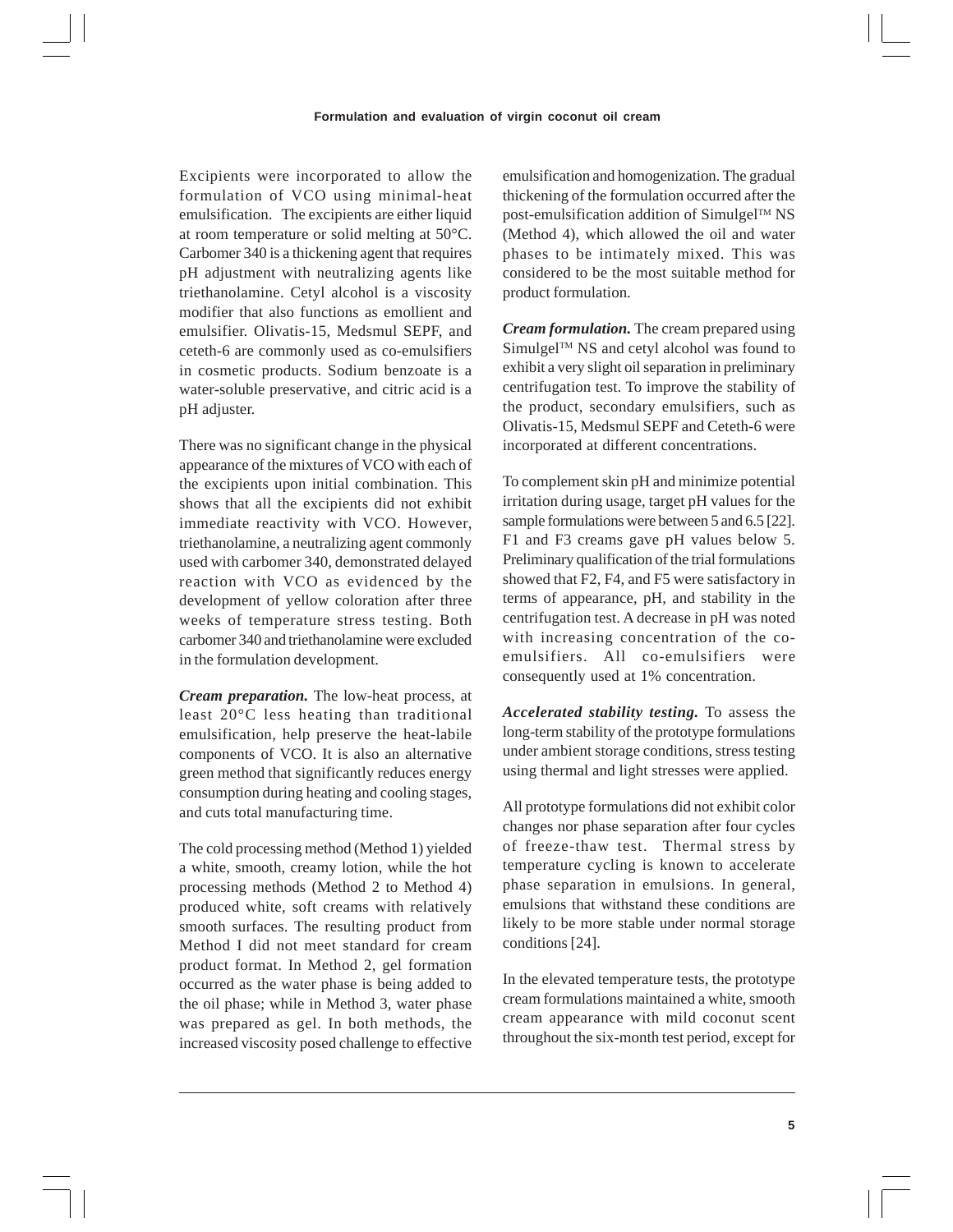prototype F2 which showed softening as early as month 3. The pH of the formulations varied within 5.0–5.3 during the storage period (Fig. 1A). There was a general decrease in viscosity (Fig. 1B) and increase in particle size (Fig. 1C) during the storage period. Creaming index was recorded as zero for all time points, since no visible creaming was observed.

Elevated temperature is known to adversely affect the stability of emulsions. Viscosity is an important indicator of emulsion stability, since any variation in droplet size distribution, degree of flocculation, or phase separation, often causes viscosity changes [25]. Being thermodynamically unstable systems, emulsions are expected to undergo changes in certain physico-chemical properties over time. However, rapid changes or major deviations are usually indicative of product instability. The softening and viscosity breakdown of prototype F2 samples in the accelerated stability testing as early as month 3, show that the formulation with 1% Olivatis-15 is not as stable as the other prototypes using equal amounts of Medsmul SEPF (F4) or Ceteth-6 (F5) as coemulsifiers. Among the three, formulation F5 showed greater stability as seen from the minimal change in mean viscosity and particle size values over time. Further, since larger particle sizes tend to remain on the stratum corneum[8], the smaller



**Figure 1.** Mean pH (A), viscosity (B), and particle size (C) values during 6-month accelerated stability testing (Control at 30±2°C and Test at 40±2**°**C).

| Groups                    | <b>Baseline</b><br>(A) | Control<br>(B)       | At 1 foot<br>(C)       | At 2 feet<br>(D)    | At 3 feet<br>(E)     | Post Hoc            |
|---------------------------|------------------------|----------------------|------------------------|---------------------|----------------------|---------------------|
| Viscosity (cps)           |                        |                      |                        |                     |                      |                     |
| F2                        | 8800.00<br>± 72.11     | 6473.33<br>± 46.67   | 7333.33<br>± 48.07     | 7246.67<br>$+21.29$ | 6806.67<br>± 46.67   | $(B=E) < (C=D) < A$ |
| F <sub>4</sub>            | 13806.67<br>± 17.64    | 12200<br>$+72.11$    | 12020<br>± 130.13      | 11986.67<br>± 7.66  | 11993.33<br>± 116.24 | $(B=C=D=E)$         |
| F <sub>5</sub>            | 12400<br>± 57.74       | 12293.33<br>± 233.33 | 12633.33<br>$\pm 81.1$ | 12406.67<br>± 84.8  | 12653.33<br>± 211.77 |                     |
| Particle size $(\mu m^2)$ |                        |                      |                        |                     |                      |                     |
| F2                        | $20.93 \pm 2.53$       | $25.70 \pm 3.75$     | $43.03 \pm 5.81$       | $36.37 \pm 5.48$    | $32.70 \pm 2.48$     | $(A=B) < (C=D=E)$   |
| F4                        | $81.3 \pm 6.63$        | $65.6 \pm 5.40$      | $70.87 \pm 2.33$       | $92.33 \pm 2.87$    | $79.4 \pm 5.44$      | $(B=C) < (A=D=E)$   |
| F5                        | $18.57 \pm 3.38$       | $38.97 \pm 3.77$     | $30.23 \pm 3.80$       | $36.6 \pm 2.16$     | $26.10 \pm 3.35$     | $(E=A)\leq(B=C=D)$  |

**Table 2. ANOVA comparison of viscosity and particle sizes in 30-day photostability test** 

**Note:** Values expressed as mean  $\pm$  SEM,  $n = 3$ . Letters in parentheses under group names refer to the letters used in illustrating statistically significant differences.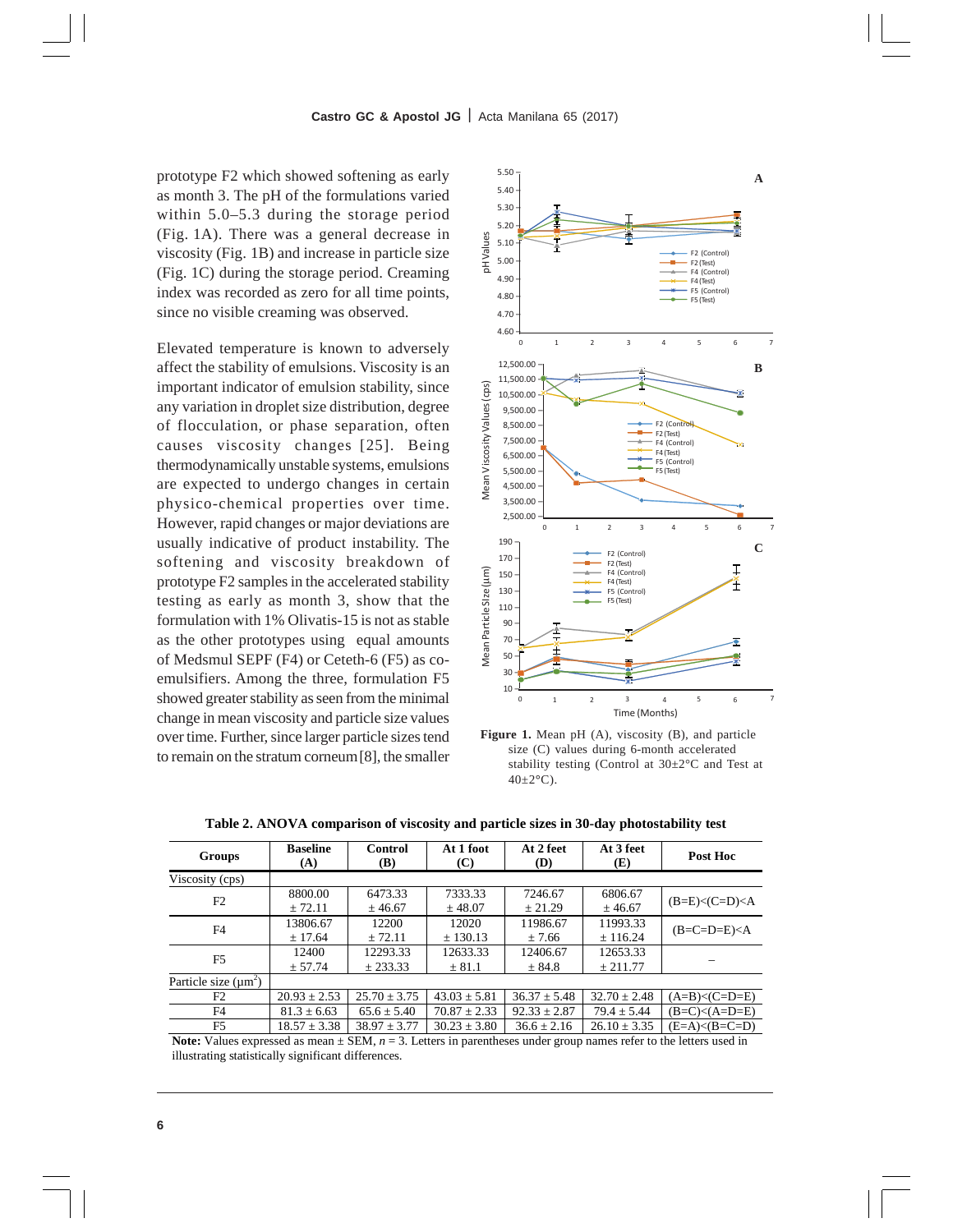particle sizes of F5 samples favor delivery of VCO active components into deeper skin layers.

In the photostability testing, organoleptic properties of the prototype formulations remained unchanged after one month testing, and pH values were within 5.00–5.20 for all samples. The effect of light and varying light intensities on viscosity and particle size of the formulations are summarized in Table 2, which also shows the results of a single-factor analysis of variance (ANOVA) with Tukey's HSD as posttest. Mean viscosity and particle size of prototype F2 were adversely affected by light, and greater increase in particle size was seen with increased light exposure. No lightdependent effect on both mean viscosity and particle size can be concluded from the results obtained for prototypes F4 and F5. Observed changes occurred as a function of time.

Light is known to adversely affect the stability of most product formulations. As in the elevated temperature test, prototype F5 is shown to be most stable in terms of viscosity and particle size.

All the prototype formulations were found to be non-irritating with PII values of 0.5 (F2), 0.0 (F4), and 0.34 (F5). The Draize rabbit test is a standard skin irritation test used by many regulatory agencies. It is a conservative tool



Figure 2. Change in objective SCORAD index scores symptoms associated with AD. after 1-week usage test

that tends to over-predict the severity of human skin reactions, as many substances which are irritating to the rabbit are actually well-tolerated by the human skin[22]. The non-irritating finding for the three prototype formulations support potential use in diseased skin applications.

*Preliminary usage test.* The efficacy of prototype formulation F5 against AD symptoms was evaluated based on the change in the SCORAD index determined after 1 week. Prototype formulation F5 was well-tolerated by the respondents. There were no reported adverse events. Reduction in individual objective SCORAD index after one week of product usage were noted for all four patients (Fig. 2), and the improvement was found to be significant ( $p = 0.013$ ) based on paired t-test analysis. There was no notable change in the subjective SCORAD index post-treatment.

Preliminary usage test results show that twice a day application of the formulated 20% VCO cream helped improve total eczema and intensity items after only 1 week of product usage. Further, the test product did not induce any adverse reactions even in diseased skin condition for the duration of the study period. These provide strong support for the potential utility of the formulated 20% VCO cream in the management of symptoms in AD among pediatric patients.

# **CONCLUSION**

VCO is a multifunctional, natural active ingredient with proven clinical effectiveness in alleviating symptoms of AD. The present study provides a skin-compatible, stable cream formulation containing 20% w/w VCO prepared using green method processing with low-heat, post-emulsification addition of an emulsifying polymer. The formulated cream was found to be non-irritating and shows promise as a nonsteroid alternative for the management of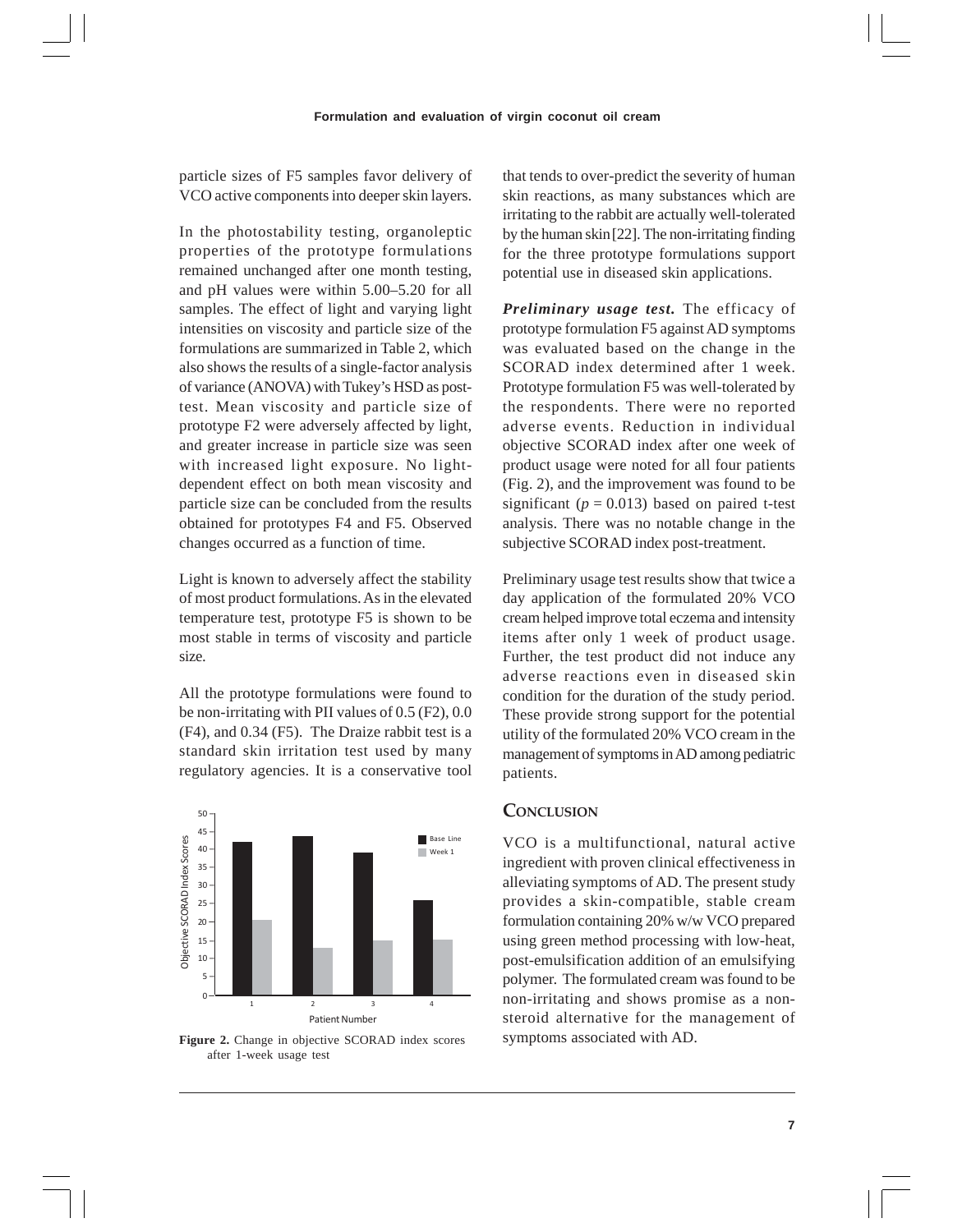#### **ACKNOWLEDGEMENTS**

This work was supported by financial grants from the Department of Science and Technology – Accelerated Science and Technology Human Resource Development Program (ASTHRDP), and the Commission on Higher Education (CHED). The authors would also like to acknowledge the University of Santo Tomas – Faculty of Pharmacy for the use of its laboratory and animal care facilities.

#### **REFERENCES**

- [1] Eichenfield LF, Tom WL, Chamlin SL, Feldman SR, Hanifin JM, Simpson EL, Berger TG, Bergman JN, Cohen DE, Cooper KD, Cordoro KM, Davis DM, Krol A, Margolis DJ, Paller AS, Schwarzenberger K, Silverman RA, Williams HC, Elmers CA, Block J, Harrod CG, Begolka WS, & Sibury R. Guidelines of care for the management of atopic dermatitis: Section 1. Diagnosis and assessment of atopic dermatitis. *Journal of the American Academy of Dermatology* **2014;** 70(2):338–351.
- [2] Valdman-Grinshpoun Y, Ben-Amitai D, & Zvulunov A. Barrier-restoring therapies in atopic dermatitis: Current approaches and future perspectives. *Dermatology Research and Practice* **2012**; p.1–6. http://dx.doi.org/10.1155/ 2012/923134 (2014 October 27).
- [3] Hengge UR, Ruzicka T, Schwartz RA, & Cork MJ. Adverse effects of topical glucocorticosteroids. *Journal of the American Academy of Dermatology* **2006**; 54(1):1–15.
- [4] Boneberger S, Rupec RA, & Ruzicka T. Complementary therapy for atopic dermatitis and other allergic skin diseases: facts and controversies. *Clinics in Dermatology* **2010**; 28:57–61.
- [5] Lee J & Bielory L. Complementary and alternative interventions in atopic dermatitis. *Immunology and Allergy Clinics of North America* **2010**; **30**:411–424.
- [6] Yun Y, Kim K, Choi I, & Ko SG. Topical herbal application in the management of atopic dermatitis: A review of animal studies. *Mediators of Inflammation* **2014**; p.1–8. http://dx.doi.org/ 10.1156/2014/752103 (2018 January 22).
- [7] Logeswari P, Kumar VD, Usha PTA, & Kumar P. *In vivo* anti- inflammatory effect of Emu Oil (*Dromais Novaehollandiae*) and virgin coconut oil (*Cocos Nucif*era) on phorbol ester-induced acute inflammatory model. *International Journal of Pharmaceutical Sciences and Research* **2014**; 5(3):896–899.
- [8] Noor NM, Aziz AA, Sarmidi MR, & Aziz R. The effect of virgin coconut oil loaded solid lipid particles (VCO-SLPs) on skin hydration and skin elasticity. *Jurnal Teknologi* **2013**; 62(1)**:**39–43.
- [9] Nevin KG & Rajamohan T. Effect of topical application of virgin coconut oil on skin components and antioxidant status during dermal wound healing in young rats. *Skin Pharmacology and Physiology* **2010**; 23:290–297.
- [10] Padilla-Evangelista MT, Abad-Casintahan F, & Lopez-Villafuerte L. The effect of topical virgin coconut oil on SCORAD index, transepidermal water loss, and skin capacitance in mild to moderate pediatric atopic dermatitis: A randomized, double-blind, clinical trial. *International Journal of Dermatology* **2014**; 53:100–108.
- [11] Verallo-Rowell VM, Dillague KM, & Syah-Tjundawan BS. Novel antibacterial and emollient effects of coconut and virgin olive oils in adult atopic dermatitis. *Dermatitis* **2008**; 19(6):308– 315.
- [12] Agero AL & Verallo-Rowell VM. A randomized double-blind controlled trial comparing extra virgin coconut oil with mineral oil as a moisturizer for mild to moderate xerosis. *Dermatitis* **2004**; 15(3):109–116.
- [13] Rohman A, Che Man YB, & Sismindari. Quantitative analysis of virgin coconut oil in cream cosmetics preparations using Fourier transform infrared (FTIR) spectroscopy. *Pakistan Journal of Pharmaceutical Sciences* **2009**; 22(4):415– 420.
- [14] Dimzon IKD, Valde MF, Santos JER, Garrovillas MJM, Dejarme HM, Remollo JMW, & Dayrit FM. Physicochemical and microbiological parameters in the deterioration of virgin coconut oil. *Philippine Journal of Science* **2011**; 140(1):89–103.
- [15] Lemery E, Briancon S, Chevalier Y, Oddos T, Gohier A, Boyron O, & Bolzinger MA. Surfactants have multi-fold effects on skin barrier function. *European Journal of Dermatology* **2015**; 25(5):424–435. DOI:10.1684/ejd.2015.2587.